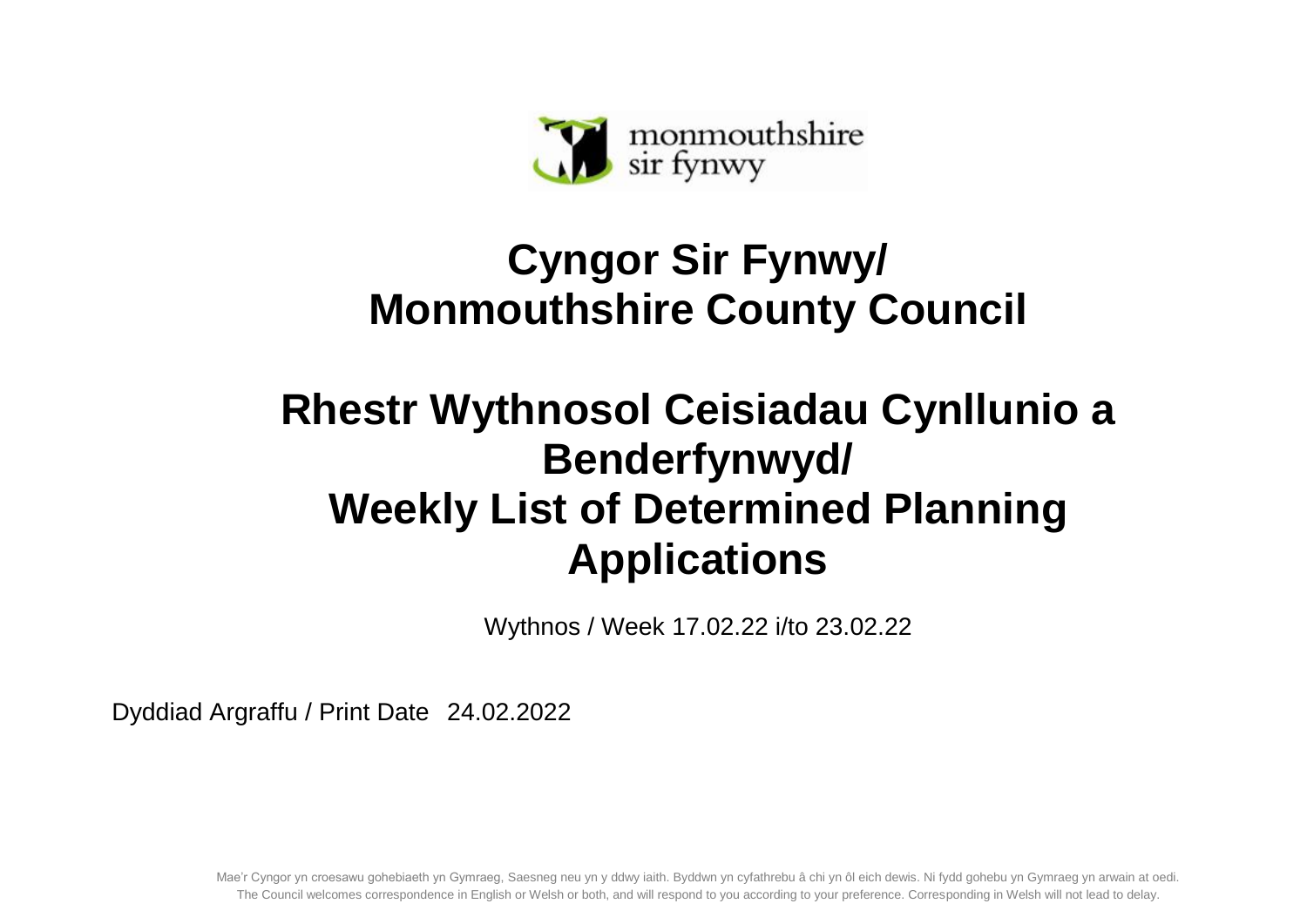| Ward/Ward                                                                            | <b>Rhif Cais/</b><br><b>Application</b><br><b>Number</b> | Disgrifia d o'r<br>Datblygiad/<br><b>Development</b><br><b>Description</b>                                                                                                                                                                                  | <b>Cyfeiriad Safle/</b><br><b>Site Address</b>                                                        | Penderfyniad/<br><b>Decision</b> | Dyddiad y<br>Penderfyniad/<br><b>Decision Date</b> | Lefel Penderfyniad/<br><b>Decision Level</b> |
|--------------------------------------------------------------------------------------|----------------------------------------------------------|-------------------------------------------------------------------------------------------------------------------------------------------------------------------------------------------------------------------------------------------------------------|-------------------------------------------------------------------------------------------------------|----------------------------------|----------------------------------------------------|----------------------------------------------|
| <b>Cantref</b><br>Plwyf/ Parish:<br>Abergavenny<br><b>Town Council</b>               | DM/2022/00055                                            | <b>Section fell Mature</b><br>Beech tree situated<br>behind right hand<br>entrance pillar. (Tree is<br>pushing Pillar and wall<br>over).                                                                                                                    | The Rowans<br>84 Chapel Road<br>Abergavenny<br>Monmouthshire<br>NP77BL                                | Refuse                           | 22.02.2022                                         | Delegated Officer                            |
| Lansdown<br>Plwyf/ Parish:<br>Abergavenny<br><b>Town Council</b>                     | DM/2022/00114                                            | Reduction in height by<br>up to but not exceeding<br>two metres, of six lime<br>trees, and maintaining<br>them as pollards<br>thereafter. Further<br>maintenance will require<br>pollarding the trees on a<br>cyclical basis, every<br>three to five years. | Saxonbury House<br>18-22 Lansdown<br>Road<br>Abergavenny<br>Monmouthshire<br>NP7 6AN                  | Approve                          | 22.02.2022                                         | <b>Delegated Officer</b>                     |
| <b>Croesonen</b><br>Plwyf/ Parish:<br>Llantilio<br>Pertholey<br>Community<br>Council | DM/2022/00043                                            | Single storey side<br>extension and convert<br>old garage.                                                                                                                                                                                                  | 20 Croesonen Parc<br>Abergavenny<br>Monmouthshire<br>NP7 6PD                                          | Approve                          | 23.02.2022                                         | <b>Delegated Officer</b>                     |
| Overmonnow<br>Plwyf/ Parish:<br>Monmouth<br><b>Town Council</b>                      | DM/2020/00415                                            | Discharge of condition<br>no.4 (flood evacuation<br>plans) of planning<br>consent DM/2019/01093.                                                                                                                                                            | Apex House<br><b>Wonastow Road</b><br><b>East Industrial</b><br>Estate<br>Monmouth<br><b>NP25 5JB</b> | Approve                          | 18.02.2022                                         | Delegated Officer                            |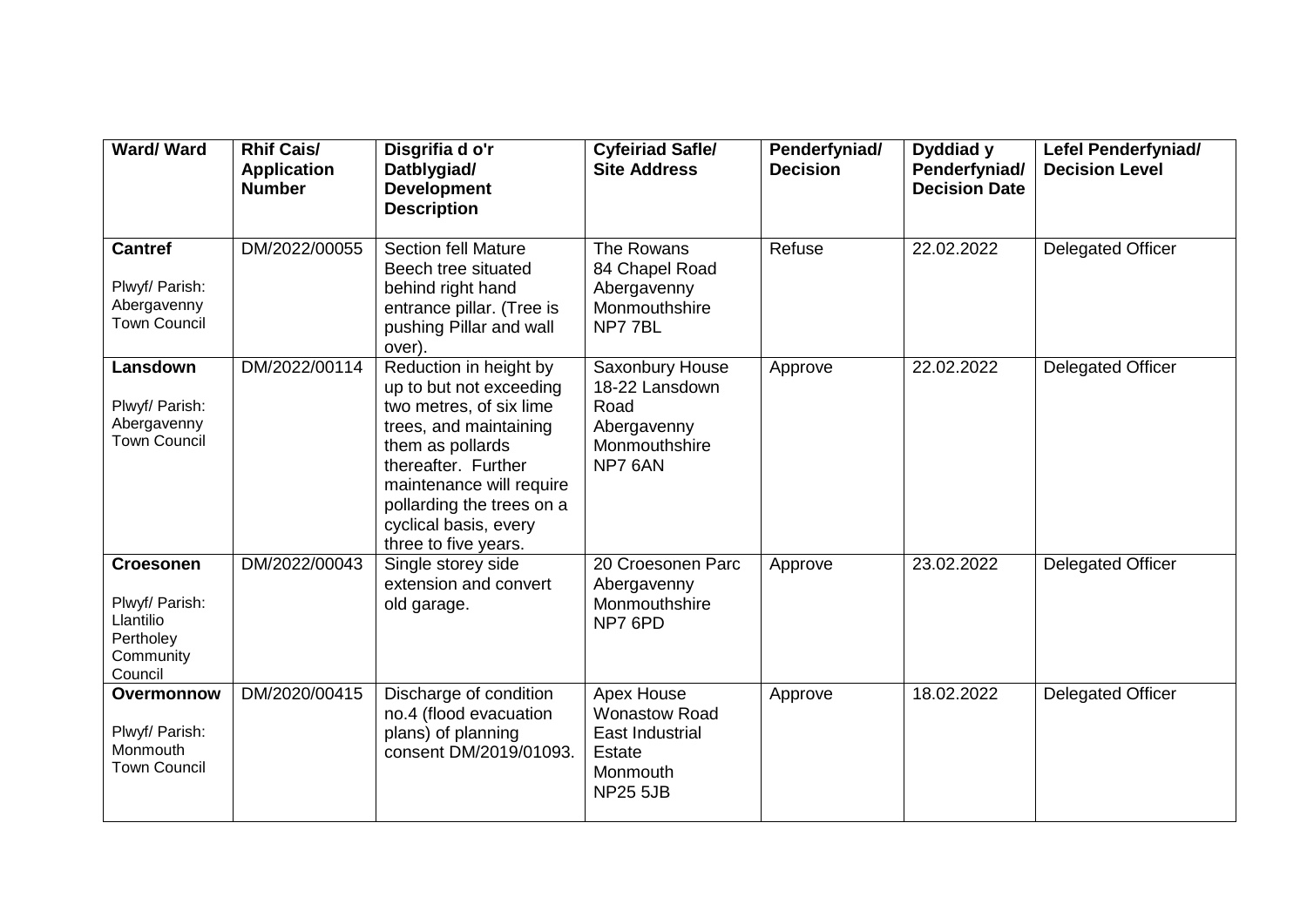| <b>Goytre Fawr</b><br>Plwyf/ Parish:<br>Goetre Fawr<br>Community<br>Council | DM/2021/02061 | Discharge of conditions 3<br>(bat method statement),<br>4 (plans showing<br>biodiversity<br>enhancement illustrating<br>net benefit features), 5<br>(schedule of landscape<br>maintenance), 6<br>(landscape management<br>schedule including new<br>hedge and tree planting)<br>and 7 (construction traffic<br>management plan) of<br>planning consent<br>DM/2020/01589. | Sunnyview<br>Abergavenny Road<br>Penperlleni<br>NP4 0AD                                              | Approve                  | 21.02.2022 | <b>Delegated Officer</b> |
|-----------------------------------------------------------------------------|---------------|--------------------------------------------------------------------------------------------------------------------------------------------------------------------------------------------------------------------------------------------------------------------------------------------------------------------------------------------------------------------------|------------------------------------------------------------------------------------------------------|--------------------------|------------|--------------------------|
| <b>Goytre Fawr</b><br>Plwyf/ Parish:<br>Goetre Fawr<br>Community<br>Council | DM/2022/00013 | New domestic garage.                                                                                                                                                                                                                                                                                                                                                     | Mulberry House<br><b>Berthon Road</b><br><b>Little Mill</b><br>Pontypool<br>Monmouthshire<br>NP4 0HL | Approve                  | 18.02.2022 | <b>Delegated Officer</b> |
| <b>Goytre Fawr</b><br>Plwyf/ Parish:<br>Goetre Fawr<br>Community<br>Council | DM/2022/00023 | Construction of rear<br>extension and loft<br>conversion.                                                                                                                                                                                                                                                                                                                | 17 Trem Yr Ysgol<br>Penperlleni<br>Goytre<br>Monmouthshire<br>NP4 0DD                                | Approve                  | 22.02.2022 | <b>Delegated Officer</b> |
| Raglan<br>Plwyf/ Parish:<br>Raglan<br>Community<br>Council                  | DM/2021/01687 | <b>Discharge of Condition</b><br>10 (Construction Method<br>Statement) for planning<br>decision DC/2018/00208.                                                                                                                                                                                                                                                           | Llanishen Court<br>Farm<br>Lower Raglan Road<br>Llangovan<br>Monmouth<br><b>NP25 4BT</b>             | Approve                  | 21.02.2022 | <b>Delegated Officer</b> |
| Raglan                                                                      | DM/2022/00032 | 1.8m high, close-<br>boarded, timber fence in                                                                                                                                                                                                                                                                                                                            | <b>Exmoor House</b><br><b>Castle Street</b>                                                          | Application<br>Withdrawn | 22.02.2022 | <b>Delegated Officer</b> |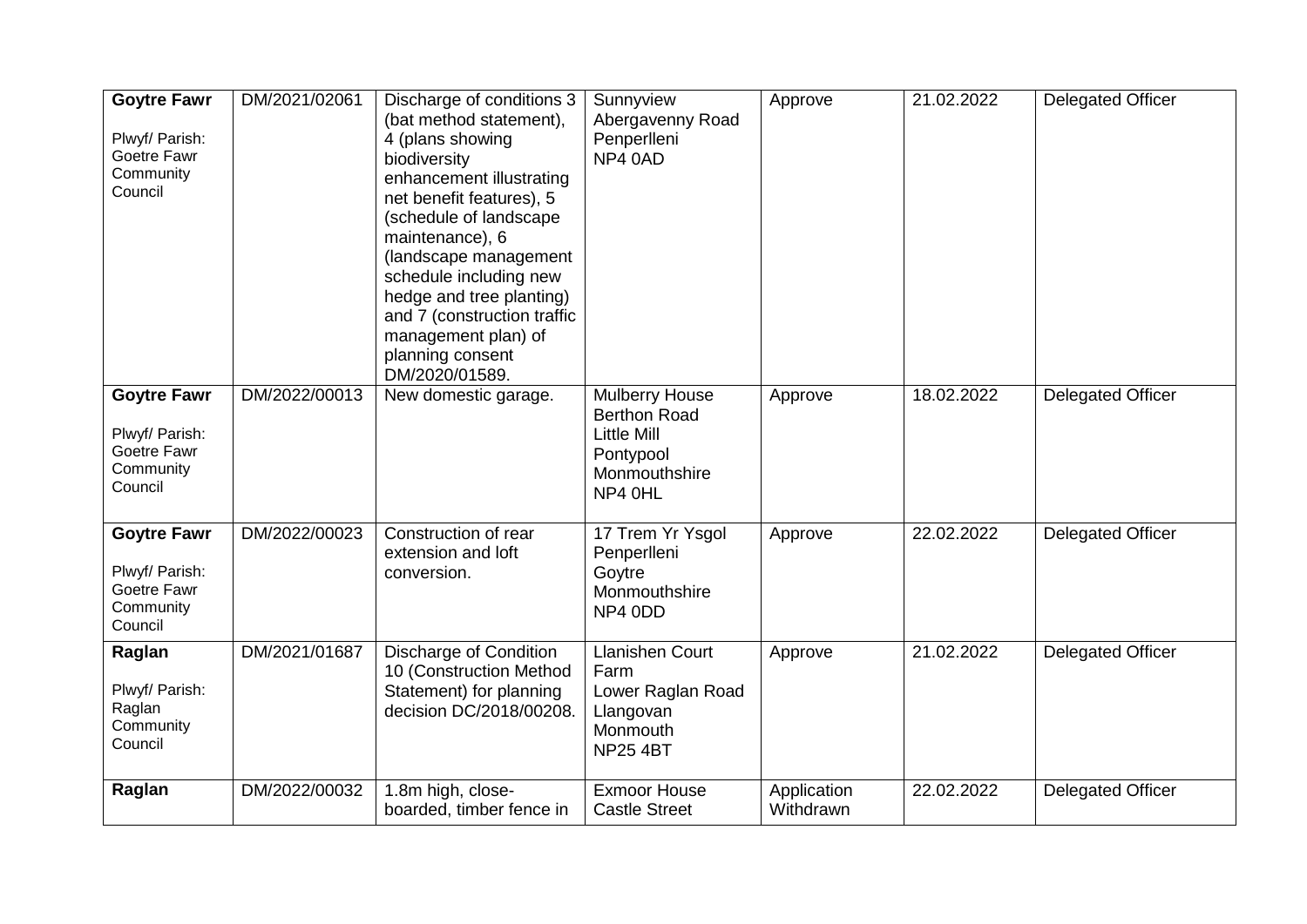| Plwyf/ Parish:<br>Raglan<br>Community<br>Council                                                     |               | rear garden between<br><b>Exmoor House and</b><br>Castle Coch.                                                                                                                                                                                                                                                        | Raglan<br><b>Usk</b><br>Monmouthshire<br><b>NP15 2DS</b>                                     |            |            |                          |
|------------------------------------------------------------------------------------------------------|---------------|-----------------------------------------------------------------------------------------------------------------------------------------------------------------------------------------------------------------------------------------------------------------------------------------------------------------------|----------------------------------------------------------------------------------------------|------------|------------|--------------------------|
| <b>Trellech</b><br><b>United</b><br>Plwyf/ Parish:<br><b>Trellech United</b><br>Community<br>Council | DM/2021/00953 | Proposed second storey<br>extension along with an<br>additional porch and<br>balcony.                                                                                                                                                                                                                                 | The Forge<br>Farm Road<br><b>Mitchel Troy</b><br><b>NP25 4RN</b>                             | Approve    | 17.02.2022 | <b>Delegated Officer</b> |
| <b>Trellech</b><br><b>United</b><br>Plwyf/ Parish:<br><b>Trellech United</b><br>Community<br>Council | DM/2021/02076 | Detached double garage.                                                                                                                                                                                                                                                                                               | Hillside Grange<br>Warren's Road<br>Trellech<br>Monmouth<br>Monmouthshire<br><b>NP25 4PQ</b> | Approve    | 18.02.2022 | <b>Delegated Officer</b> |
| <b>Trellech</b><br><b>United</b><br>Plwyf/ Parish:<br><b>Trellech United</b><br>Community<br>Council | DM/2022/00215 | The proposed new road<br>is an extension to an<br>existing forest track to<br>enable its usage by<br>current forestry<br>harvesting Machinery.<br>The track will minimise<br>ground damage and<br>ensure minor<br>watercourses are not<br>diverted or polluted<br>through site runoff while<br>operations take place. | Woodland To The<br>North West Of The<br><b>Narth</b><br>Monmouth                             | Acceptable | 18.02.2022 | <b>Delegated Officer</b> |
| <b>Usk</b><br>Plwyf/ Parish:<br>Usk Town<br>Council                                                  | DM/2021/02092 | To replace the concrete<br>hardstanding (drive) to<br>the north side of the<br>house with natural stone<br>paving. Retrospective<br>application. We don't                                                                                                                                                             | The Old Bank House<br>6 Porthycarne Street<br><b>Usk</b><br><b>NP15 1RY</b>                  | Approve    | 22.02.2022 | <b>Delegated Officer</b> |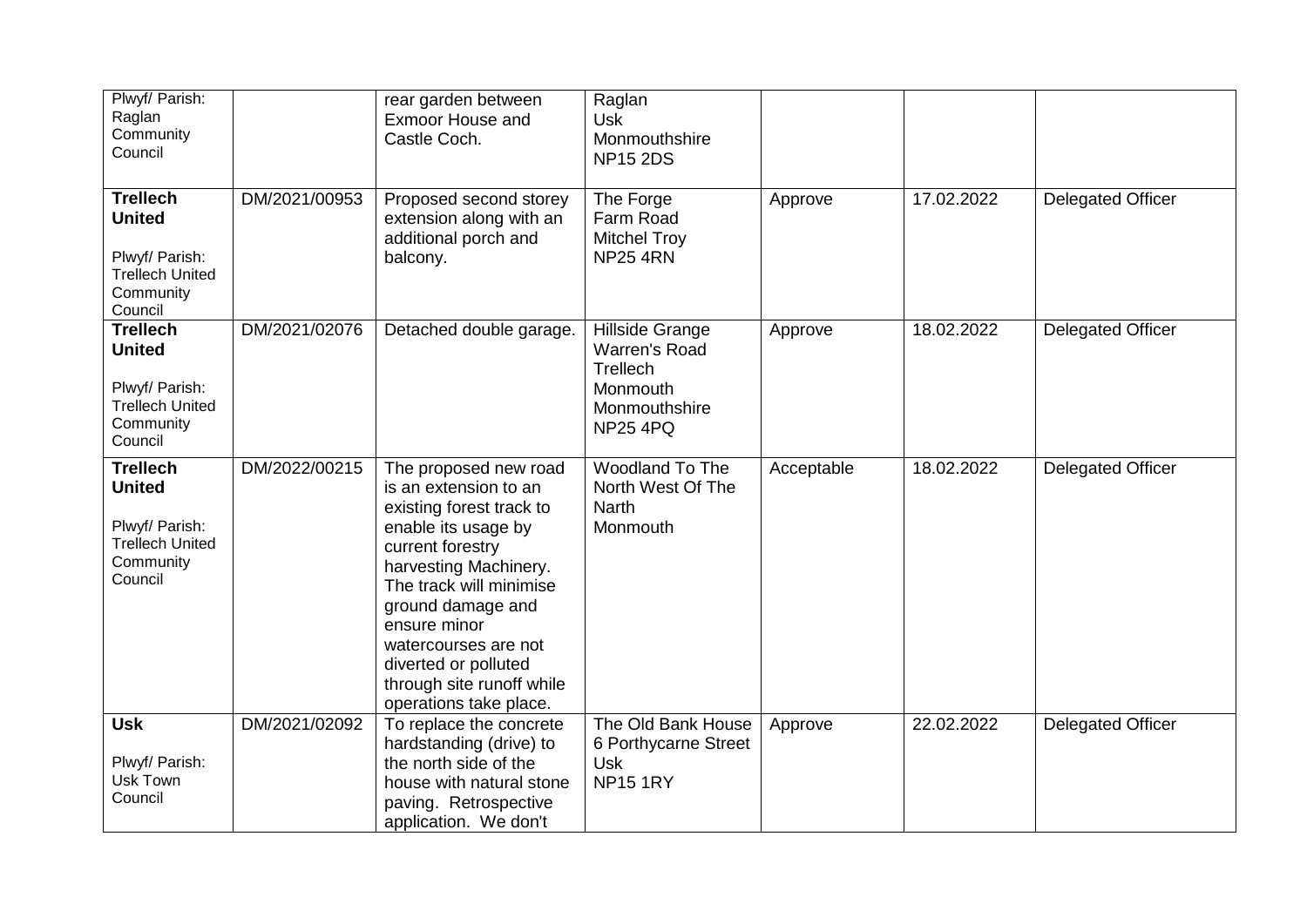|                                                                             |               | have a record of the<br>exact start date but<br>estimated as mid<br>November 2021. The<br>completion date of 10<br>December 2021 is<br>correct.        |                                                                                                                           |            |            |                          |
|-----------------------------------------------------------------------------|---------------|--------------------------------------------------------------------------------------------------------------------------------------------------------|---------------------------------------------------------------------------------------------------------------------------|------------|------------|--------------------------|
| <b>Usk</b><br>Plwyf/ Parish:<br>Usk Town<br>Council                         | DM/2022/00066 | To reduce 2x Alder trees<br>by 25%.                                                                                                                    | 5 Burrium Gate<br><b>Usk</b><br>Monmouthshire<br><b>NP15 1TN</b>                                                          | Approve    | 21.02.2022 | <b>Delegated Officer</b> |
| <b>Usk</b><br>Plwyf/ Parish:<br>Usk Town<br>Council                         | DM/2022/00252 | Non Material<br>Amendment (Addition of<br>a Velux window to the<br>rear roof of plot 2) to<br>planning decision<br>DM/2019/00938.                      | 34 Maryport Street<br><b>Usk</b><br>Monmouthshire<br><b>NP15 1AE</b>                                                      | Approve    | 22.02.2022 | <b>Delegated Officer</b> |
| Llangybi<br>Fawr<br>Plwyf/ Parish:<br>Llangybi Fawr<br>Community<br>Council | DM/2020/01440 | Discharge of condition<br>no. 10 (Ecological<br>Management Plan) of<br>planning consent<br>DC/2015/00972                                               | Land Adjacent To<br><b>Walnut Tree Cottage</b><br>Newport Road<br>Llangybi<br><b>NP15 1NP</b>                             | Approve    | 18.02.2022 | <b>Delegated Officer</b> |
| <b>St Arvans</b><br>Plwyf/ Parish:<br>Tintern<br>Community<br>Council       | DM/2022/00125 | Row of 3 limes along the<br>roadside boundary of the<br>church yard - re-pollard<br>to previous points a part<br>of a routine maintenance<br>schedule. | St Michaels Church<br>A466 Wye Valley<br><b>Hotel To Catchmays</b><br>Court<br>Tintern<br>Monmouthshire<br><b>NP166SJ</b> | Approve    | 22.02.2022 | <b>Delegated Officer</b> |
| <b>St Arvans</b><br>Plwyf/ Parish:<br>Tintern<br>Community                  | DM/2022/00208 | Proposed tracking, which<br>will be used by forestry<br>harvesting machinery.<br>The tracking will be used<br>to access areas of                       | Woodland West Of<br>Tintern<br><b>NP16 6TF</b>                                                                            | Acceptable | 22.02.2022 | <b>Delegated Officer</b> |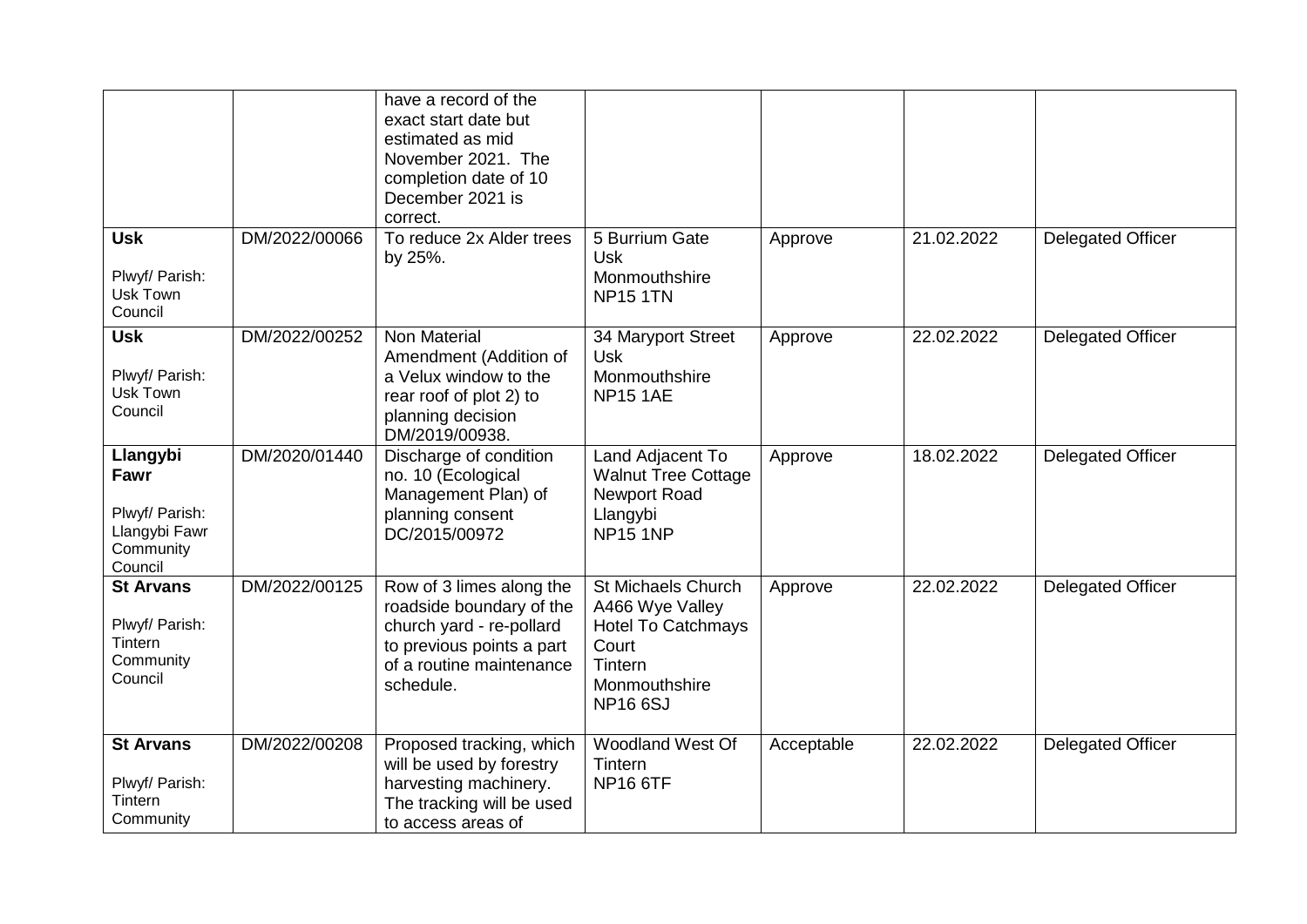| Council<br><b>Caerwent</b>                                                     | DM/2021/02086 | infected larch for their<br>removal, the tracking will<br>minimise ground damage<br>and ensure no water run<br>off from the site, the<br>works will consist of 2<br>harvesting ramps each<br>with a length of 20m and<br>a width of 6.5m including<br>batter and spill. There<br>will also be a track with a<br>length of 80m with a<br>width of 6.5m including<br>batter and spill. Please<br>see site map for exact<br>locations<br>New roof with dormers to | Zephyrus                                                                               |         | 23.02.2022 | <b>Delegated Officer</b> |
|--------------------------------------------------------------------------------|---------------|----------------------------------------------------------------------------------------------------------------------------------------------------------------------------------------------------------------------------------------------------------------------------------------------------------------------------------------------------------------------------------------------------------------------------------------------------------------|----------------------------------------------------------------------------------------|---------|------------|--------------------------|
| Plwyf/ Parish:<br>Caerwent<br>Community<br>Council                             |               | part of the bungalow,<br>rear single storey<br>extension and replace<br>garage with garage and<br>room above.                                                                                                                                                                                                                                                                                                                                                  | Old Shirenewton<br>Road<br>Crick<br>Monmouthshire<br><b>NP26 5UW</b>                   | Approve |            |                          |
| Larkfield<br>Plwyf/ Parish:<br>Chepstow Town<br>Council                        | DM/2022/00225 | NMA relating to<br>application<br>DM/2019/00687 -<br>Amendment to elevation<br>design, retention of<br>dwelling footprint and<br>position, alteration to<br>internal layout.                                                                                                                                                                                                                                                                                   | <b>Cedar Tiles</b><br>3 High Beech Lane<br>Chepstow<br>Monmouthshire<br><b>NP165BQ</b> | Approve | 18.02.2022 | <b>Delegated Officer</b> |
| <b>St</b><br><b>Christophers</b><br>Plwyf/ Parish:<br>Chepstow Town<br>Council | DM/2020/00162 | Section 106 obligation -<br>affordable housing<br>contribution.                                                                                                                                                                                                                                                                                                                                                                                                | 1A Alexandra Road<br><b>Bulwark Road</b><br>Chepstow<br><b>NP165QG</b>                 | Approve | 23.02.2022 | <b>Delegated Officer</b> |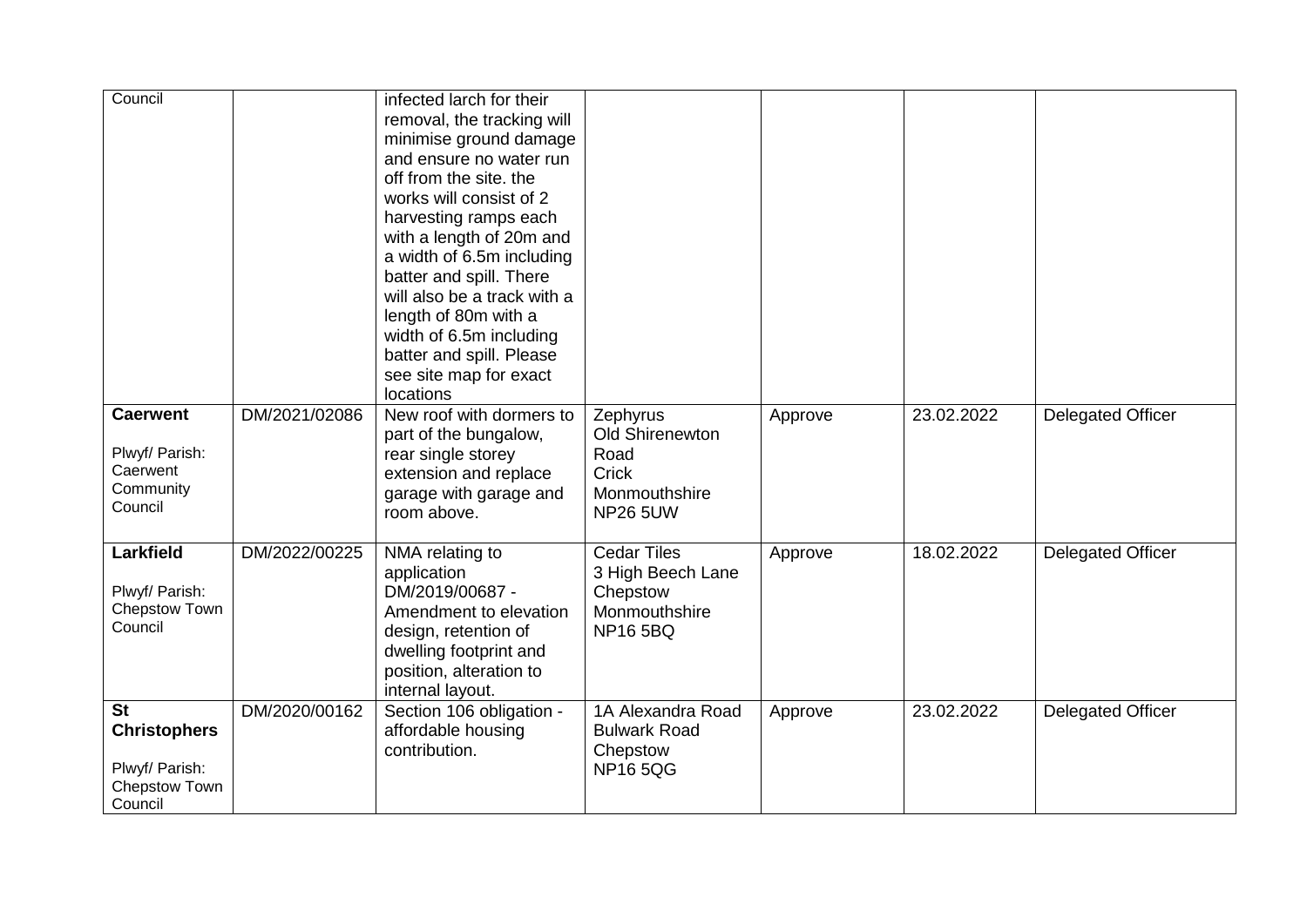| <b>Portskewett</b><br>Plwyf/ Parish:<br>Portskewett<br>Community<br>Council                | DM/2021/01967 | Small extension to the<br>scheme approved under<br>ref. no. DC/2021/00155.                                                                                 | 1 Sunny Croft<br>Portskewett<br>Caldicot<br>Monmouthshire<br><b>NP26 5RY</b>                        | Approve                  | 17.02.2022 | <b>Delegated Officer</b> |
|--------------------------------------------------------------------------------------------|---------------|------------------------------------------------------------------------------------------------------------------------------------------------------------|-----------------------------------------------------------------------------------------------------|--------------------------|------------|--------------------------|
| <b>Devauden</b><br>Plwyf/ Parish:<br>Devauden<br>Community<br>Council                      | DM/2021/01188 | Proposed home office<br>'Pod' in place of existing<br>outbuildings ancillary to<br>main dwelling.                                                          | Drumnacarra<br>B4293 Nex Common<br>To Cobblers Hill<br>Devauden<br>Monmouthshire<br><b>NP16 6NN</b> | Application<br>Withdrawn | 17.02.2022 | <b>Delegated Officer</b> |
| <b>Dixton With</b><br><b>Osbaston</b><br>Plwyf/ Parish:<br>Monmouth<br><b>Town Council</b> | DM/2021/01263 | Demolition of existing<br>garage and extension of<br>existing dwelling house.                                                                              | 7 Duchess Road<br>Monmouth<br>Monmouthshire<br><b>NP25 3HT</b>                                      | Approve                  | 18.02.2022 | <b>Delegated Officer</b> |
| <b>Green Lane</b><br>Plwyf/ Parish:<br><b>Caldicot Town</b><br>Council                     | DM/2022/00138 | NMA relating to<br>application<br>DM/2021/00760.                                                                                                           | 61 Newport Road<br>Caldicot<br>Monmouthshire<br><b>NP26 4BR</b>                                     | Approve                  | 23.02.2022 | Delegated Officer        |
| <b>Grofield</b><br>Plwyf/ Parish:<br>Abergavenny<br><b>Town Council</b>                    | DM/2022/00120 | Oak tree requires<br>pruning of its lower<br>branches. Copper Beech<br>requires pruning or lower<br>branches, especially<br>where they overhang no.<br>52. | 54 Brecon Road<br>Abergavenny<br>Monmouthshire<br>NP777RB                                           | Approve                  | 21.02.2022 | Delegated Officer        |
| <b>Grofield</b><br>Plwyf/ Parish:<br>Abergavenny<br><b>Town Council</b>                    | DM/2022/00192 | Discharge of condition<br>no.4 (written scheme of<br>historic environment<br>mitigation) of listed<br>building consent<br>DM/2021/00389                    | 29 Castle Street<br>Abergavenny<br>Monmouthshire<br>NP7 5EE                                         | Approve                  | 23.02.2022 | <b>Delegated Officer</b> |